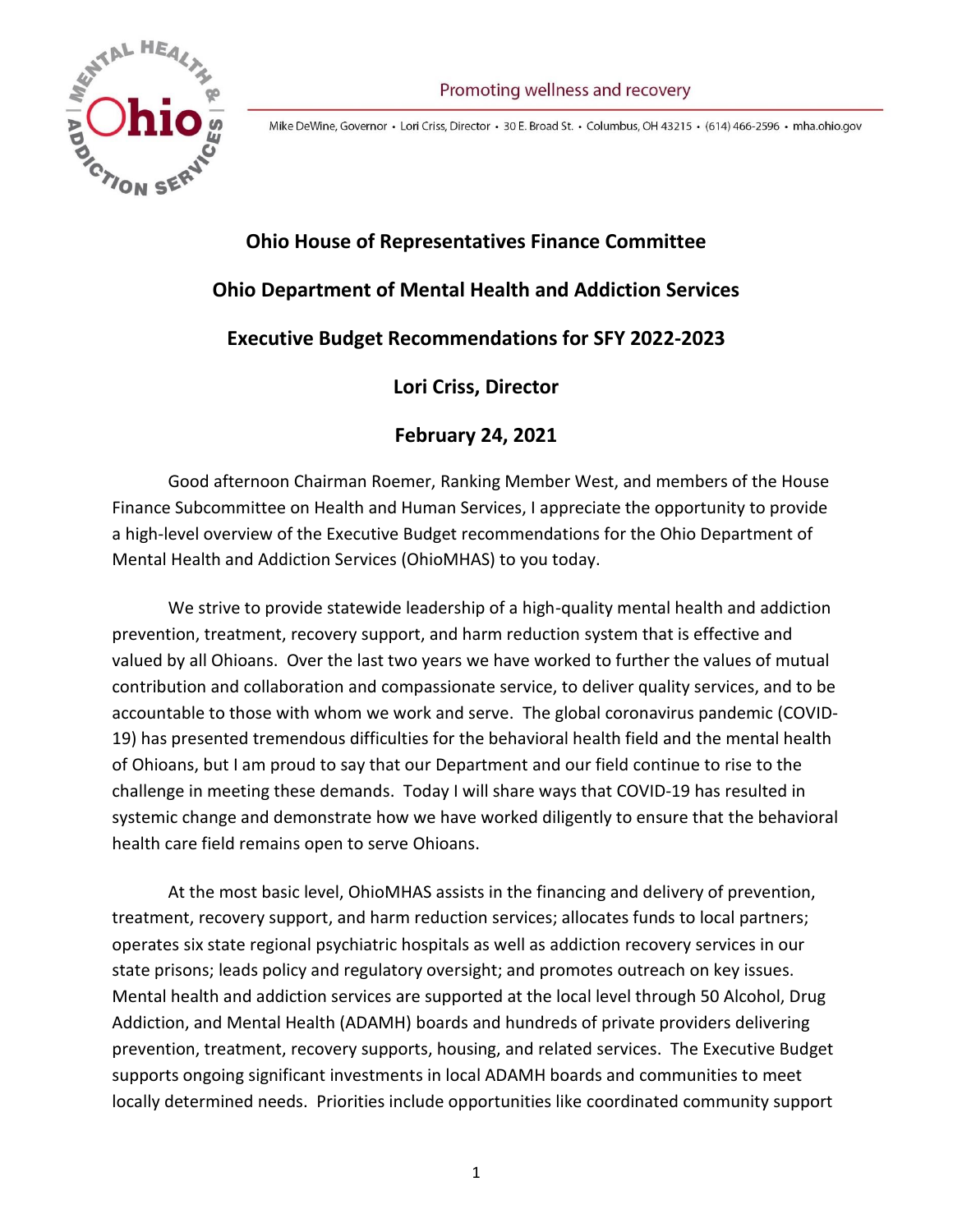for people with serious mental illness, prevention services in local schools, targeted supports for youth with serious emotional disorders and recovery supports for people with substance use disorders.

#### **Planting the Seeds for Success**

In state fiscal year 2020, OhioMHAS reorganized internally to align with Governor Mike DeWine's approach to public service, including an emphasis on excellence in customer service and responsiveness. Our restructuring also supports the aggressive pursuit of Governor DeWine's RecoveryOhio initiatives. The OhioMHAS Executive Leadership Team now includes a Deputy Director for Prevention who focuses on prevention across the lifespan with an emphasis on providing access to services for every student in Kindergarten through  $12<sup>th</sup>$  grade, fulfilling one of the Governor's first Executive Orders. We also created the Office of Community Treatment Services to focus on supporting the delivery of a full continuum of quality mental health and substance use disorder treatment services to meet the needs of all Ohioans. This team now also has distinct leadership addressing both mental health and substance use disorders, recognizing the clinical differences between the conditions and the need for an equitable approach to each. This office also focuses on children's initiatives, including multisystem youth and OhioSTART, and on criminal justice work, including the expansion of specialized dockets and a recovery services partnership within Ohio's prisons. We also formed the Office of Community Planning and Collaboration to elevate the use of data and to better connect with ADAMH boards and other community partners in developing and implementing a strategic plan aligned with RecoveryOhio, the State Health Improvement Plan, Governor DeWine's equity commitments, and more. We moved our Cultural Competency and Diversity team under the umbrella of the Medical Director's office to give it wider reach and impact within our institutions and with our community stakeholders. Finally, we reorganized, modernized, and expanded staffing within our Bureau of Licensure and Certification to improve the efficiency and effectiveness of our regulatory duties.

## **RecoveryOhio**

In collaboration with RecoveryOhio, OhioMHAS continues to address very serious challenges within our state: drug addiction, overdose deaths, serious mental illness, the physical and mental effects of trauma, depression and suicide, access to timely and coordinated crisis services for both children and adults, specific challenges for Ohioans involved in the criminal justice system, parity and access to care, and the continued impact of stigma on these issues. This past cycle, we have worked to accomplish these goals while also supporting a system dealing with the multitude of challenges exacerbated by COVID-19, including overdose, increased anxiety and depression among our citizens, and health equity issues. RecoveryOhio and the RecoveryOhio Advisory Council remain trusted partners and leaders in these efforts.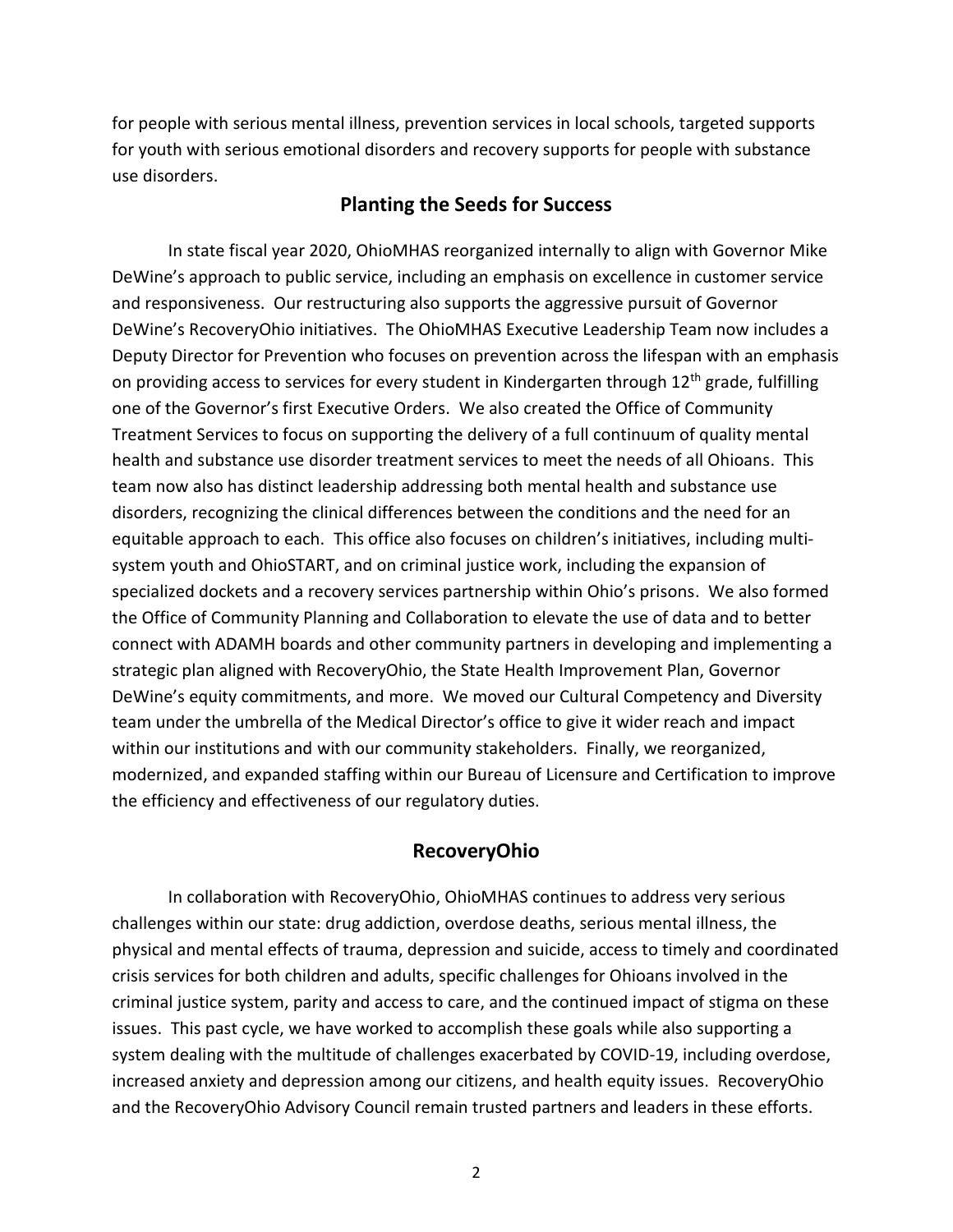## **Fiscal Year 22-23 Budget**

For OhioMHAS, this budget represents our continuing commitment to address the needs of Ohioans with mental illness or substance use disorder and the community provider network that facilitates a pathway of sustained recovery and wellness. At a time when COVID-19 has caused so much economic hardship, we are pleased to announce that there are no significant reductions in ALIs that fund foundational behavioral health care operations in Ohio's communities and institutions. Moreover, a significant influx in federal funding has resulted in considerable additional resources in the State Opioid Response line item. Additional funding from the recently passed federal stimulus package is expected to add further funds to the State Opioid Response grant, as well as the Substance Abuse Prevention and Treatment Block Grant and the Mental Health Block Grant. As we wait for the federal government to provide information on these funds, we anticipate they will be able to support the needs created by the ongoing opioid epidemic as well as the surge in mental illness and overdoses attributable to COVID-19.

#### **Investing in Prevention and Early Identification/Intervention**

Early identification and intervention programs represent a diverse, wide-ranging list of services that help to delay the onset of or prevent behavioral health concerns for all populations. Through continued support of current investments and strengthening system partnerships, the Department will continue to work towards meeting the needs of all Ohioans with a mental health or substance use disorder. Prevention and early intervention strategies are applicable across the lifespan and offer value to all of us regardless of our age or existing medical conditions. Education on the early signs and symptoms of mental health and substance use disorders is critical, as is an ongoing commitment to reducing stigma and other barriers to treatment. Early identification and intervention efforts are critical components of the continuum of care and offer person-centered opportunities to prevent and treat mental health and substance use disorders at any stage of a person's life.

**Early Identification and Intervention for Youth and Young Adults.** \$4.5M over the biennium will be invested in the Ohio Youth and Young Adult Early Intervention Initiative to improve our ability to intervene early with young people ages 10-25 who are at high risk for mental, emotional, and behavioral health-related problems, including substance use disorder. This work will also include a strong equity lens to ensure that it is applicable to the needs of diverse populations. Research indicates that 75% of mental illness and substance use disorders begin before the age of 25. Addiction and mental illness are preventable, and for those serious mental illnesses that may not be preventable, early intervention can improve health outcomes, increase quality of life, and reduce premature death.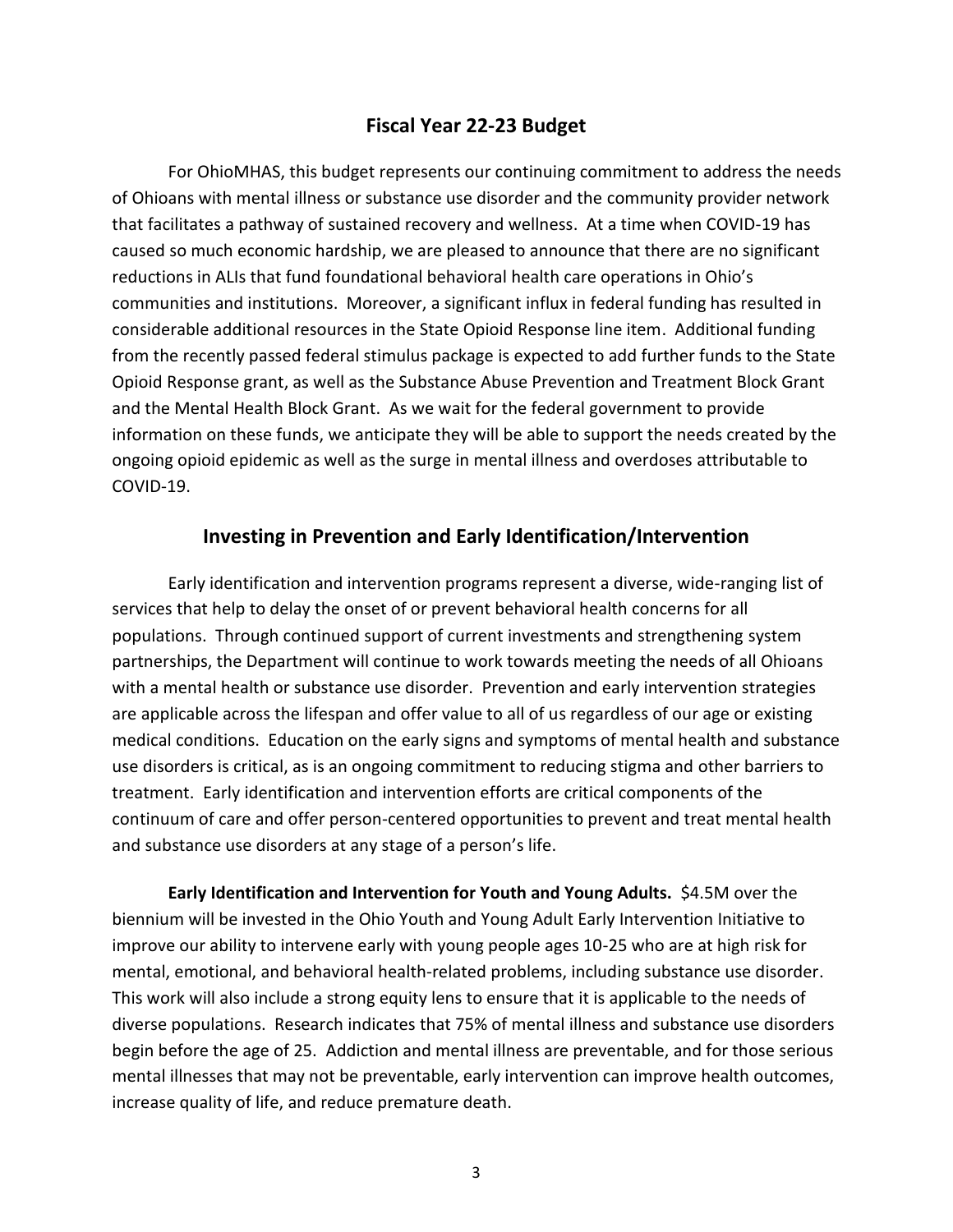**K-12 Prevention.** In partnership with Ohio's county ADAMH boards, OhioMHAS worked with over 600 school districts in FY 20/21 to assess their prevention efforts, expand prevention services for all students, and map out areas for ongoing improvement. The Department distributed \$18M in state GRF to build prevention services, reaching an estimated 400,000 students to date. This biennium, OhioMHAS will support the Ohio Department of Education in their \$1.1B effort to work with districts across the state to implement new plans and programs to better ensure that all Ohio students are able to access effective, evidence-based prevention programs and supports. A collaborative approach to planning and service delivery among Ohio's schools and behavioral health experts is being applied to the Student Wellness and Success funding with a partnership between schools and ADAMH boards or providers now a requirement for the coming biennium.

**Suicide Prevention.** Far too many Ohioans are lost each year to suicide. In early 2020, Governor DeWine announced the release of "The Suicide Prevention Plan for Ohio," which laid out a cross-systems roadmap to mobilize and align community, state, and individual efforts to prevent suicide. We are grateful to the Ohio Suicide Prevention Foundation for their leadership and partnership in creating this plan. OhioMHAS is leading the charge to reduce and prevent suicides and to help promote public awareness and education, offer professional development opportunities, improve capacity and access to care for Ohioans at risk for suicide, and establish postvention programming for individuals, families, and communities impacted by loss due to suicide. Accomplishments in 2020 include:

- Establishing the Ohio CareLine, a 24/7/365 emotional support and referral line for all Ohioans
- Suicide Prevention Gatekeeper trainings
- Mental Health First Aid, including first responders: 122 trainings, 1,967 attendees
- Suicide prevention community coalitions capacity-building
- Zero Suicide Expansion: working with Ohio's children's hospitals to bring this best practice framework into operation; expanding Zero Suicide practices to community providers in 2021
- Sources of Strength Training of Trainers: uses adolescent peer social networks to increase help-seeking behaviors and promote connections between youth and caring adults; promotes resiliency and mental health literacy among middle school-age youth
- Expanded resources for development of comprehensive school-based suicide prevention programs
- Launch of ABCs of Mental Health campaign to support Ohio teachers
- Awareness of Ohio's Crisis Text Line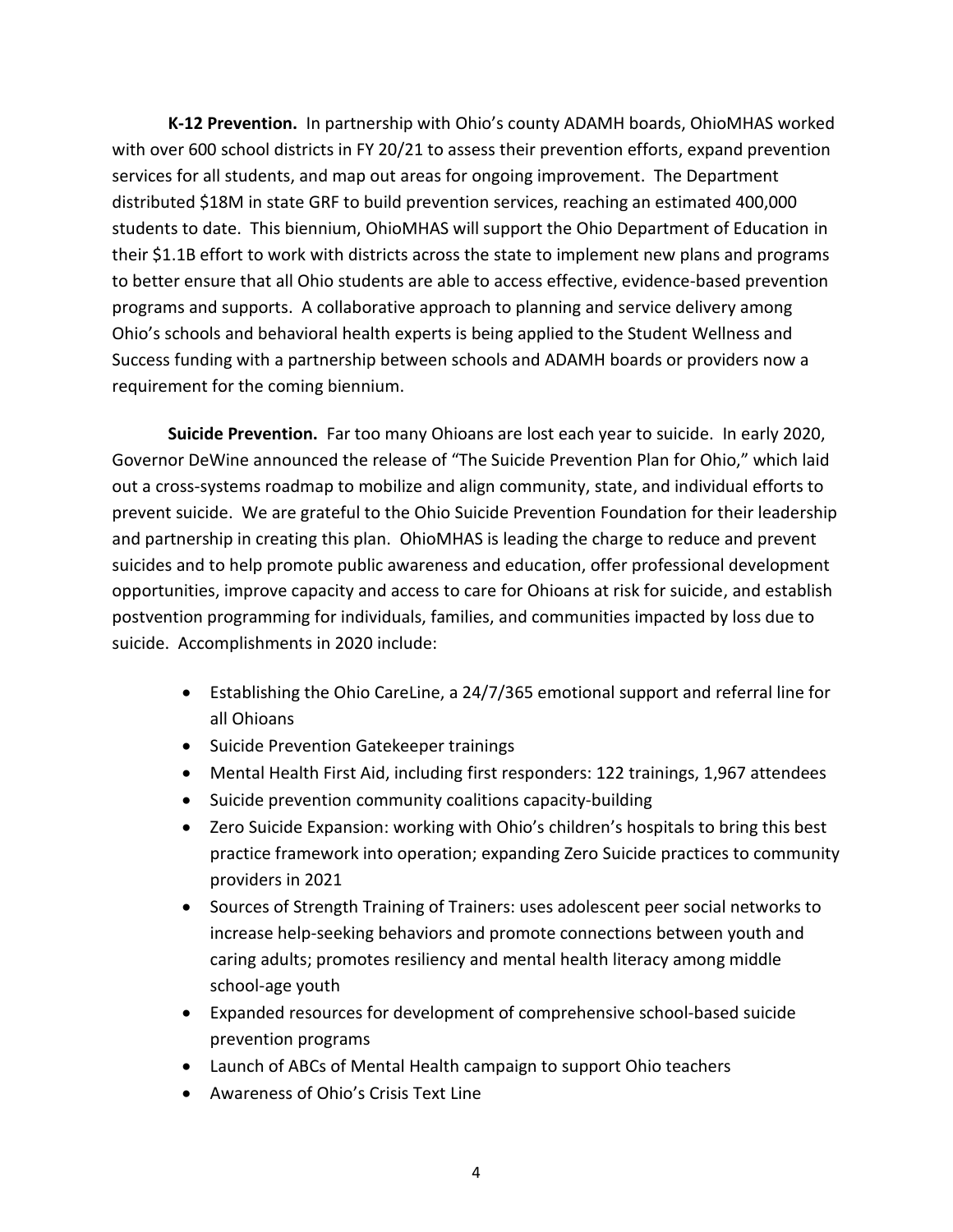- Ongoing awareness of Be Present youth suicide prevention initiative
- Providing funding and strategic support to the Ohio Suicide Prevention Foundation to launch the "Life is Better with You Here" campaign, which aims to reduce and prevent suicide among black youth and young adult males
- Worked with the Ohio Suicide Prevention Foundation to create a four-part video series focused on prevention of suicide and supports for people with mental health concerns

Work on these suicide prevention initiatives is ongoing. The Ohio CareLine, Zero Suicide expansion, promotion of the Crisis Text Line, support of the ABCs of Mental Health, and the Suicide Prevention Gatekeeper trainings with the Ohio Suicide Prevention Foundation will all be carried forward into the FY 22/23 biennium. We also anticipate that federal funding approved at the close of the 116<sup>th</sup> Congress will add considerable resources to these efforts as we address the surge in behavioral health care needs and the COVID-19 pandemic continues.

**Empowering Families and Communities.** OhioMHAS will invest \$10M over the biennium to reduce stigma associated with mental illness and addiction and equip Ohioans with skills needed to implement healthy prevention and intervention approaches in their own homes and personal relationships. Family and friends are the front line of prevention. OhioMHAS will build on the work of partners in the private sector, who have market-tested prevention materials targeting friends and families, to support outreach efforts.

## **Crisis Services**

In addition to prevention and treatment, crisis services are a critical part of our state's continuum of care. In FY 20/21 the Ohio General Assembly strongly supported funding for crisis initiatives, and this budget continues much of that funding. OhioMHAS and its partners are working to develop a quality crisis response system to serve as a timely and appropriate alternative to arrest, incarceration, unnecessary hospitalization, or placement in too restrictive a setting with insufficient resources to address the acute nature of the situation a person is experiencing. The goal of this work is to meet the needs of individual people and families to prevent or stabilize a substance use or mental health-related crisis, prevent overdose and suicide deaths, and chart Ohio's course for re-imagining and redesigning a crisis response continuum that consists of:

- A centralized behavioral health call center
- Statewide Mobile Crisis Response Services
- Expanded Mobile Response and Stabilization Services for children
- Increased capacity and access to intensive evaluation and observational care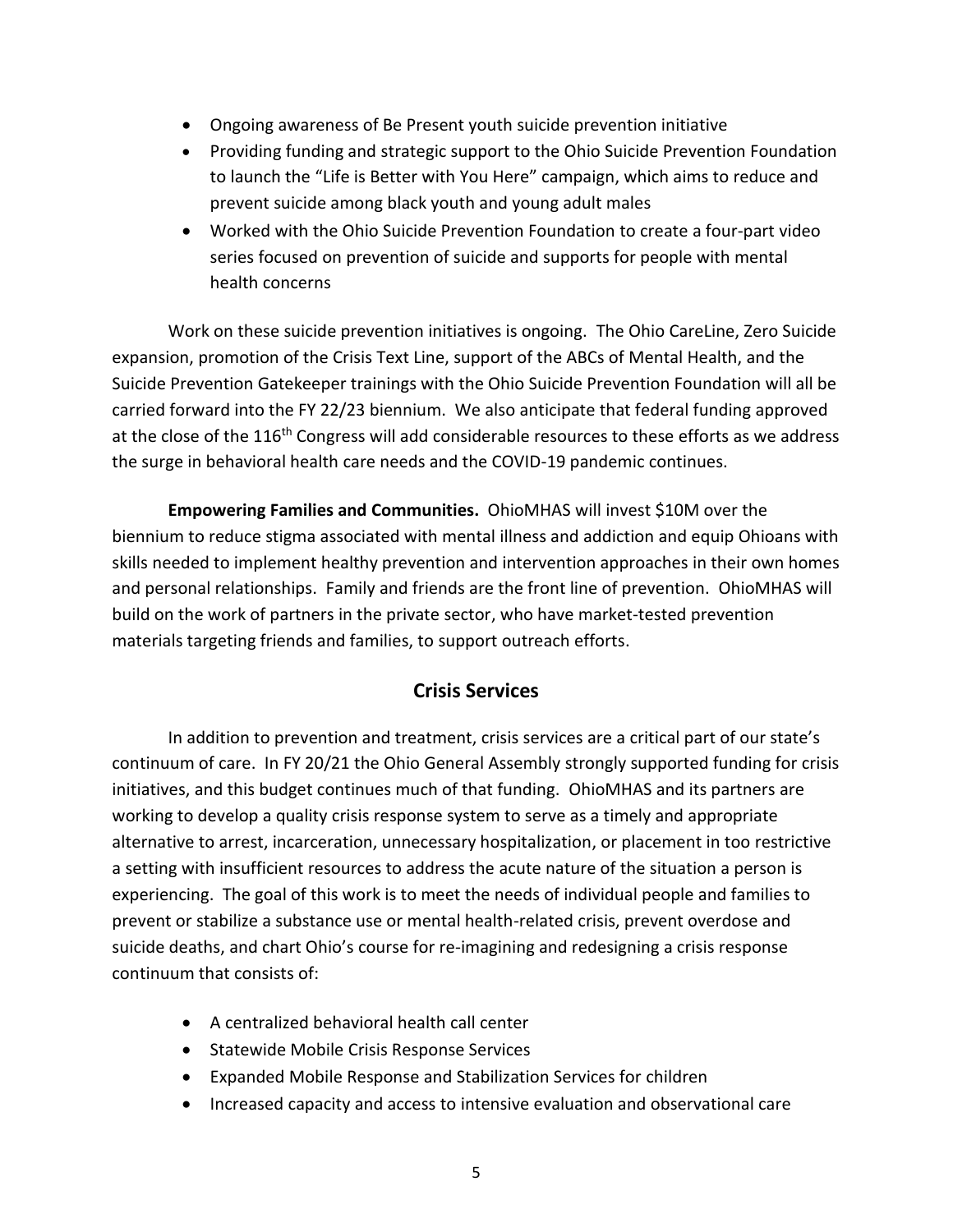- A more extensive network of crisis stabilization services throughout the state
- Increased use of peer supporters across the crisis continuum
- Activated and engaged partners in local health care delivery systems
- An improved systems approach to identify open inpatient beds
- Increased community service capacity and linkages to treatment
- Continuation of support to current investments
- Improved diversity and sustainability of funders

This type of system will reduce the burden on first responders, emergency departments, and jails by providing needed assistance before an emergency occurs or by making strong connections to supportive services and community treatment after a crisis occurs.

While work continues, our initial review shows that 68 crisis stabilization centers are now operating in Ohio, including 28 serving individuals with substance use disorders and 40 serving Ohioans with mental illness. These centers include inpatient, outpatient, and mobile operations and have reported serving more than 8,000 people and an average length of stay of nearly 10 days. This budget proposal would maintain funding of \$32M for the Substance Use Disorder Crisis Stabilization Centers (\$12M), Mental Health Crisis Stabilization Centers (\$3M), Crisis Infrastructure (\$5M), and Crisis Flex funds (\$12M) over the biennium to move this system forward. This budget also proposes to add flexibility to the Substance Use Disorder and Mental Health Crisis Stabilization funding so that a crisis stabilization center could use funds from both sources to serve people with substance use and/or mental health needs upon approval from OhioMHAS.

**National Suicide Prevention Lifeline.** This federally sponsored phone number will transition from an 11-digit number to a 3-digit number, 988, effective July 2022. The easier to remember 988 will help to increase access to suicide prevention and crisis care and will lessen stigma – since 988 will be in line with other "help" numbers, like 911 and 211. To support the state's transition to 988, the Department has received a \$360,000 national Planning Grant from Lifeline coordinator Vibrant Emotional Health to assess current needs and status of Ohio's community crisis call system. We are working closely with a planning board of interested parties in Ohio and diligently following federal progress on assessing regulatory, financing, and clinical recommendations expected this Spring.

## **Workforce Development**

**Current Workforce Investments at the Community, Practitioner and Organizational Level.** OhioMHAS has invested in workforce at the community level by expanding Crisis Intervention Training to local first responders as well as expanding access to Mental Health First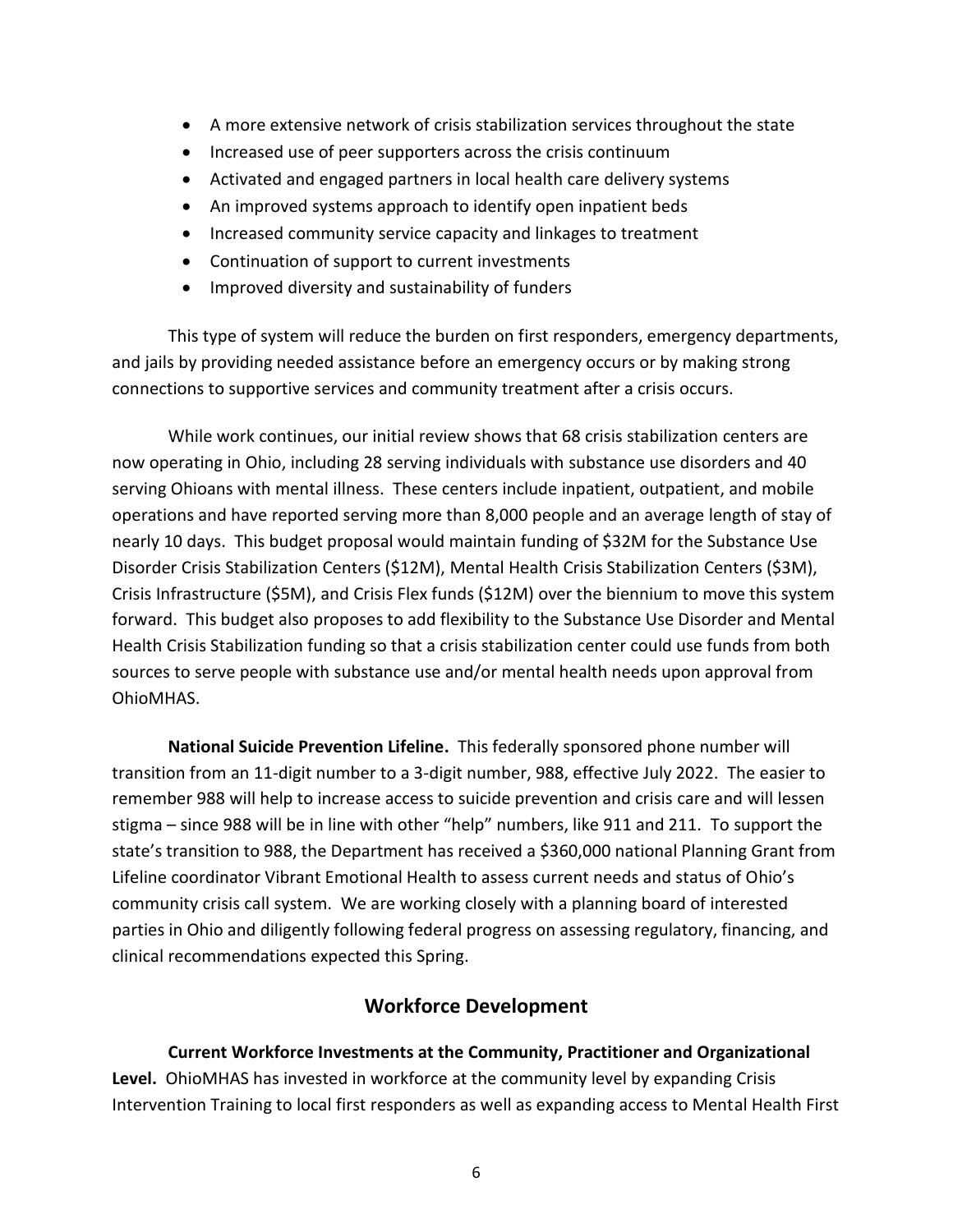Aid (MHFA) training. MHFA teaches people how to identify, understand, and respond to signs of mental illnesses and substance use disorders. At the practitioner level, we continued our investment in the residency training program with Ohio's medical colleges. We also offered tuition reimbursement and loan repayment opportunities through our Behavioral Health Workforce Initiative. These resources were available to clinicians practicing in community behavioral health centers and required a commitment to remain in the workforce. These same funds also assisted community behavioral health centers in supporting advancement of credentials among existing workforce by covering costs associated with required supervision.

**Understanding the Behavioral Health Workforce Supply and Demand.** For many years, several national and state-specific studies and research projects have pointed out the waning interest in joining and the ongoing inadequacy of the behavioral health workforce. Rather than continuing to study and identify workforce inadequacies, OhioMHAS, in partnership with Ohio's Office of Workforce Transformation (OWT) and InnovateOhio (IO), are seeking to understand the impact and factors affecting the incoming, ongoing, and outgoing supply of available behavioral health workforce. In addition, there is a need to understand the current and future impact and factors relating to the demand of behavioral health services. Expected outcomes of this work include understanding the historical and current supply, as well as future demands of the state's behavioral health workforce and identifying effective strategies to reduce the disparity between the supply and demand for the behavioral health workforce. This approach will allow OhioMHAS to make more targeted workforce investments and more informed policy decisions that are most impactful to the field moving forward.

**Child and Adolescent Behavioral Health Center of Excellence.** OhioMHAS will invest \$4M over the biennium in the Child and Adolescent Behavioral Health Center of Excellence and Mobile Response and Stabilization Services (MRSS) for youth and children. OhioMHAS, in conjunction with the Ohio Departments of Job and Family Services, Medicaid, Youth Services, Developmental Disabilities, and Health, and the Ohio Family and Children First Council, is seeking a vendor to develop and implement a Center of Excellence (COE) approach for building and sustaining a standardized assessment process, evaluating the effectiveness of services, and expanding service and care coordination capacity for children with complex behavioral health needs and their families. The role of the COE will be to assist the state in system transformation efforts by providing the orientation, training, coaching, mentoring, and other functions or supports needed by the provider network to build and sustain capacity in delivering evidence-based practices to fidelity within a system of care framework. Funding for youth focused MRSS will allow children and youth in crisis to receive timely help during a behavioral health crisis in the least restrictive setting.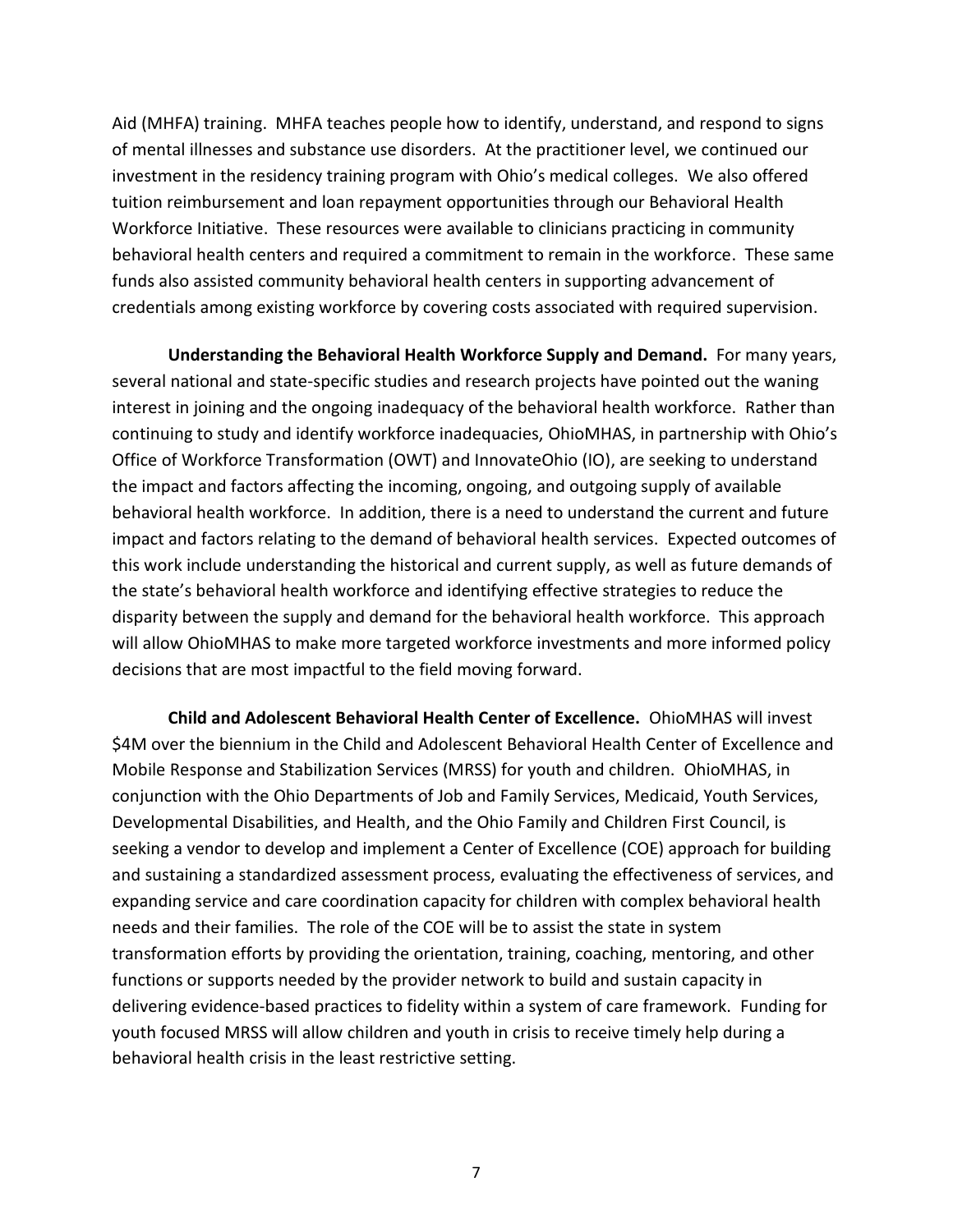## **Investing in Breaking the Cycle of Criminal Justice Involvement**

Addiction and unmanaged mental illness often lead to interaction with the justice system. We always want to prevent crisis and support wellness to promote healthy community participation, but we must prepare for when criminal justice contact does occur and make it an opportunity for help in accessing treatment and recovery. Because of the powerful motivating factors of the justice system, effective collaboration between the behavioral health system and the justice system offers a chance to intervene with many people at a time they may be more receptive to change or may have access to resources to effect positive change.

**Specialty Docket Expansion.** OhioMHAS is again dedicating funding in the amount of \$20M over the biennium to support specialty dockets. This program provides communitybased treatment services as an alternative to jail for Ohioans with mental illness or substance use disorders who are facing legal charges. As a result, fewer people are incarcerated and instead receive the treatment through coordinated support from local court and treatment systems. These funds will support dockets that have received initial certification and are working diligently with the Supreme Court of Ohio to obtain full certification. While we are aware of concerns that courts may access these funds and never obtain full certification, this is not a situation we have seen over the last several years of this program. OhioMHAS is committed to appropriate oversight of this program. Governor DeWine made increasing specialized dockets a priority for FY 20/21. In FY 20, 48 additional specialized dockets began receiving funding from the Department and a total of 183 projects received awards. The average award was \$36,038. Some key highlights include:

- 136 specialized dockets provided services to 7,056 adult offenders
- Only 2% of the 3,129 high-risk/high-need adults discharged from these programs were committed to Ohio Department of Rehabilitation and Correction institutions
- Along with traditional drug court services, veterans received peer mentoring services from local Veterans Justice Outreach (VJO) programs
- 24 family drug courts served 599 parents
- 295 children were reunited with the 281 parents who were discharged from family drug courts, with child protective service involvement
- 23 specialized dockets operated by juvenile courts served 414 adolescent offenders
- Of the 206 high-risk/high-need youth discharged, only 2% were committed to Ohio Department of Youth Services institutions

**Addiction Services Partnership with DRC.** This budget supports the re-creation of Therapeutic Communities in Ohio's Department of Rehabilitation and Correction (ODRC)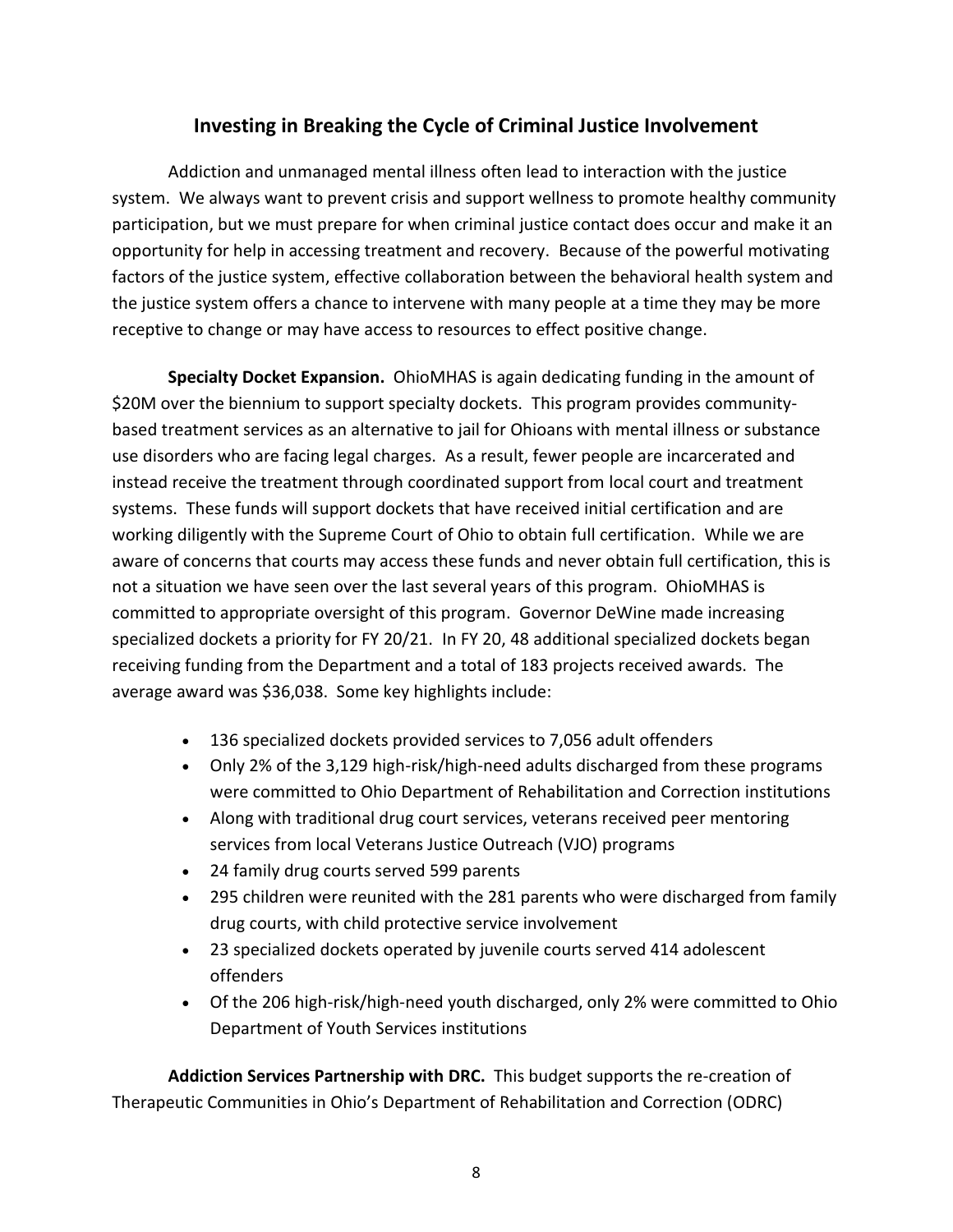institutions. During the COVID-19 pandemic, the vendor operating the Therapeutic Communities provided notice that they could not maintain operations at contracted staffing levels. The Therapeutic Communities were temporarily halted, as they could not operate properly due to COVID-19. Contract funds were repurposed to support FY 20 budget reductions required by COVID-19. Work is currently underway to bring Ohio Therapeutic Communities back into service inside the ODRC institutions under direct OhioMHAS management as part of our Recovery Services partnership with ODRC and at a reduced cost compared to the expense of contracting for the services. This budget also reflects a \$10M increase for the biennium as OhioMHAS and ODRC work to expand access to recovery services for men and women in ODRC custody.

**Forensic Centers.** Forensic evaluation centers provide evaluations and expert opinions on legal issues referred by a criminal court, domestic relations court, juvenile court, adult parole authority, another agency of the criminal justice system, or OhioMHAS. OhioMHAS funds forensic centers to provide competency/sanity evaluations for felony offenders through the Common Pleas courts and to provide a second opinion to state psychiatric hospitals about when a patient may be ready to be returned to the community but is still under court supervision. This budget proposal adds \$500,000 in each fiscal year to the existing appropriation to better support the need for these services across Ohio.

**Outpatient Competency Restoration.** OhioMHAS will direct \$1.1M in new funding over the biennium towards supporting options for outpatient competency restoration programs to help people more quickly access the right level of care and to support their recovery. Under this new program outpatient restoration would be made available on a statewide basis.

## **Enhanced Focus on Adults with Serious Mental Illness**

Quality service delivery and accountability are core values at OhioMHAS. While quality improvement is an evergreen effort, this budget identifies two areas of action to help the Department achieve that goal: multi-system collaboration and residential resources for adults with serious mental illness.

**Multi-system Adults.** \$11M over the biennium will be invested in the development and evaluation of regional collaboratives responsible for creating, improving, and sustaining effective cross-system service delivery at the local level to meet the needs of those Ohioans who frequently encounter multiple behavioral health, health, human services, homeless services, and criminal justice systems. The focus is adults with serious mental illness including those with co-occurring intellectual and developmental disabilities and/or substance use disorders who experience frequent emergency department use, inpatient psychiatric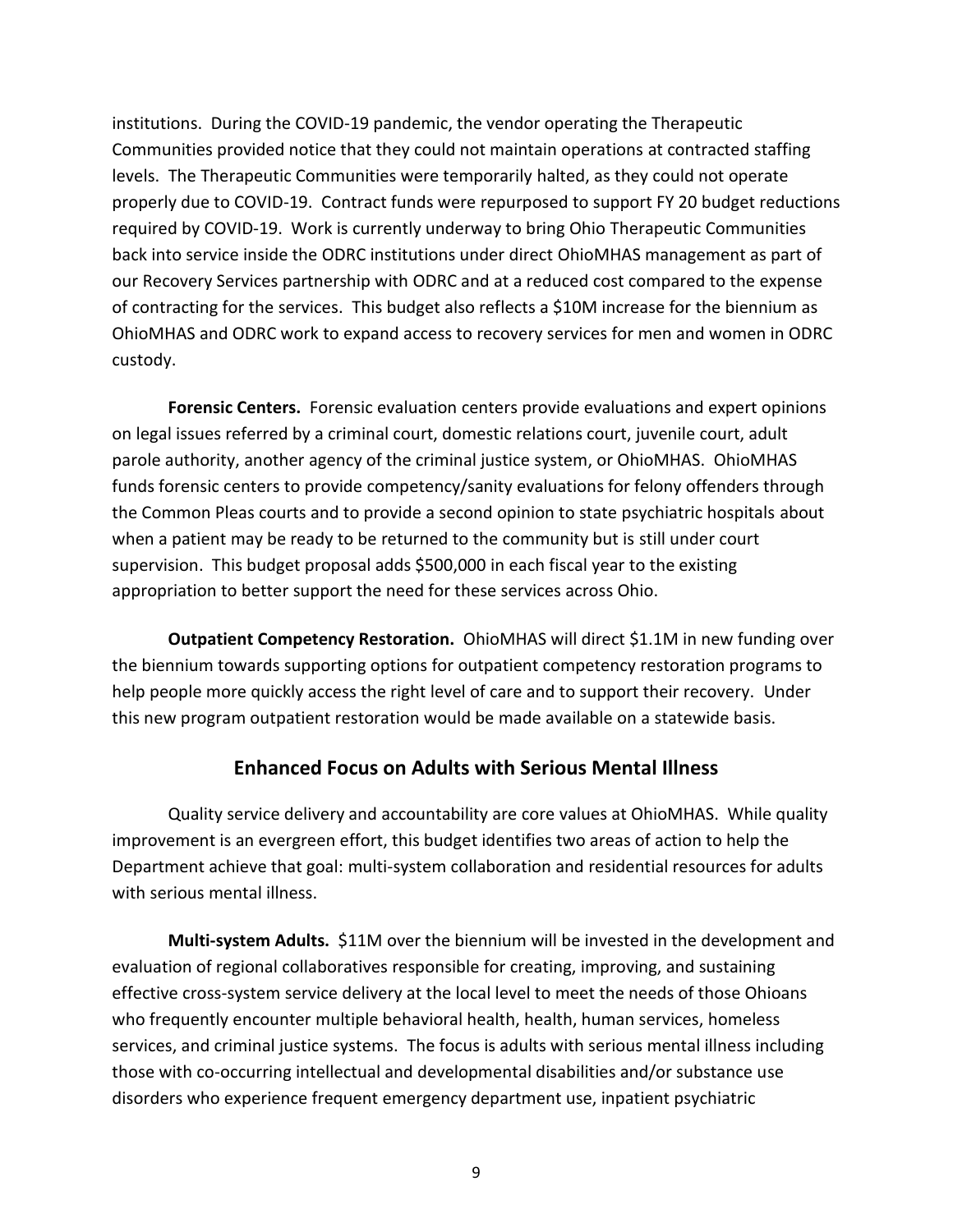hospitalization, homelessness, and incarceration. The goal is to increase their connection to needed behavioral health care, physical health care, recovery supports, housing, and positive community participation to promote continued stability and recovery outside of institutions. This collaborative approach will be coordinated with multiple state agencies, including the Ohio Departments of Medicaid, Developmental Disabilities, Rehabilitation and Correction, and others. Additionally, OhioMHAS will convene an array of stakeholders, including ADAMH boards and other local government partners, service providers, NAMI, peer-run organizations, and others to help support this work. Ohio has seen success in the work with multi-system youth, and the goal of this new effort is to bring that same systems of care approach to adults who have a similar need for coordinated services.

**Improve Residential Quality.** OhioMHAS regulates about 900 Class 2 and Class 3 residential facilities with a total capacity of just over 6,300 beds that provide housing, meals, supervision, personal care services, and assistance with activities of daily living to residents, the majority of which are diagnosed with mental illness, including roughly 2,400 residents who receive the Residential State Supplement. This new program will be funded at \$12M over the biennium and will provide financing for unfunded operational costs such as services, staffing and supports to help operators meet and improve quality of life for residents.

## **Investing in Equity**

Mental illness and addiction do not discriminate. They can affect any person, anywhere at any time – regardless of age, race, ethnicity, gender, socioeconomic status, sexual orientation, or geographical location. In alignment with Governor DeWine's priorities, OhioMHAS continued its focus in FY 21 on efforts aimed at advancing health equity to ensure that all Ohioans have a fair and just opportunity to be as healthy as possible. Equity strategies play an important role in our continued efforts to ensure access to quality services while also addressing social determinants, such as employment and housing stability, insurance status, proximity to services, and culturally competent care, all of which have an impact on behavioral and physical health outcomes. The Department made significant investments of state and federal resources to address health disparities and promote health care quality among diverse populations, share information about health policy, increase cultural and linguistic competency, promote health literacy, and more. This commitment will continue to permeate our Department in the upcoming biennium, and this budget proposal reflects an investment of \$3M over the biennium in GRF to drive this work forward.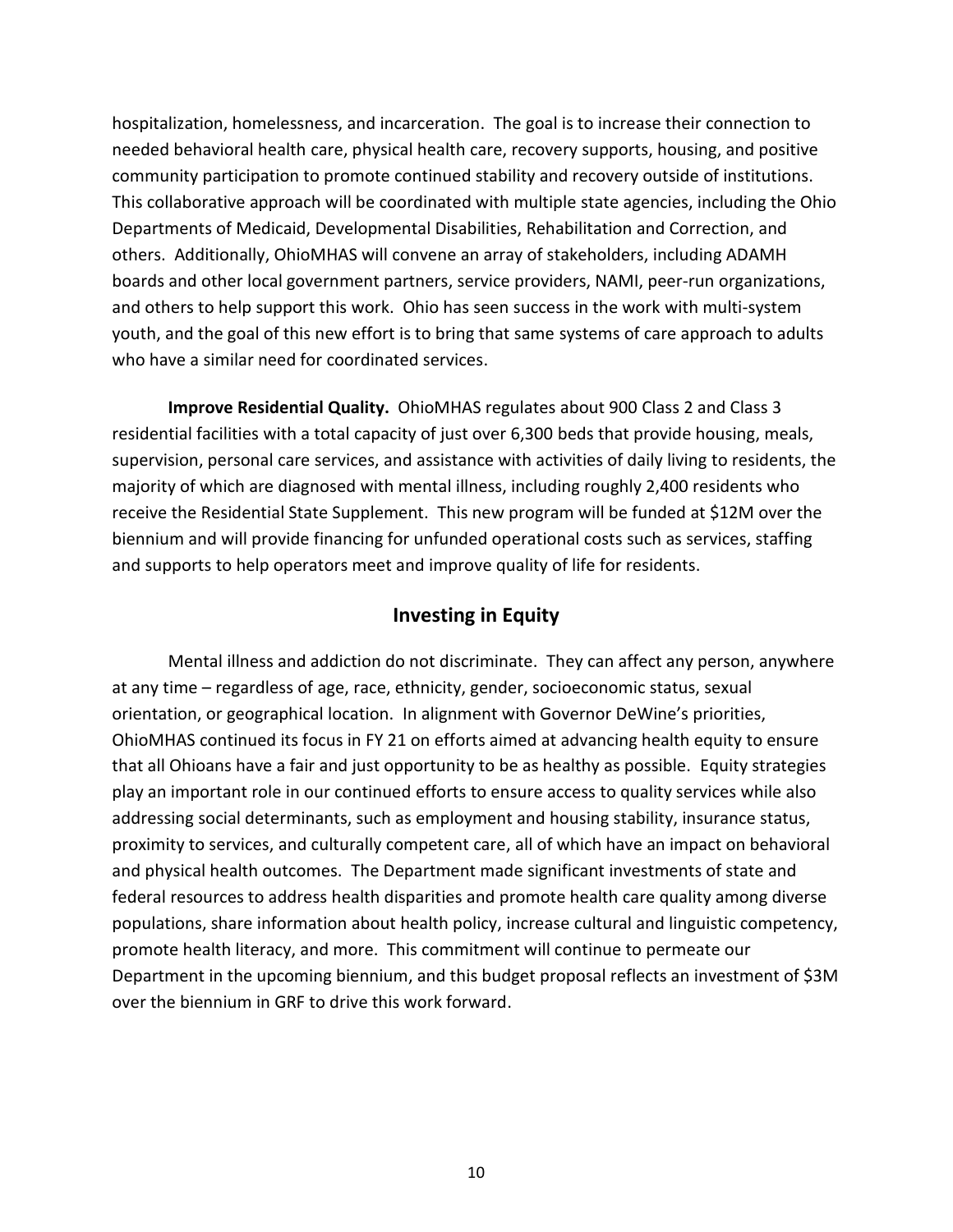#### **Investing in a Quality Psychiatric Safety Net**

Lastly, I'd like to turn to the critical service provided through the six state-run regional psychiatric hospitals. The Executive Budget proposes to maintain our current capacity of 1,111 beds. However, COVID-19 has resulted in the reduction of each hospital's capacity because of the necessary operation of COVID-19 admission units where incoming patients spend two weeks in private rooms and low-density environments before they enter the general hospital population. Here in Columbus, Twin Valley Behavioral Healthcare is also operating a COVID-19 isolation unit where patients who need a hospital level of psychiatric care and who are COVID-19 positive can stay while they receive treatment. I am immensely proud of the ongoing work performed by our team of doctors, nurses, therapeutic workers, aides, building services staff, food service workers, police and administrative staff who have continued to work every day, maintaining adherence to PPE requirements and enduring periods of tight staffing due to COVID-19 outbreaks while providing the highest quality in-patient psychiatric care and community transition services to some of Ohio's most vulnerable citizens. Within Hospital Services, ALI 336412, OhioMHAS requests additional funding of roughly \$18M in FY 22 and \$5M in FY 23 to maintain hospital operations. Significant cost increases are related to employee compensation for the 2,151 staff who work in the regional psychiatric hospitals and represent 80% of our total employees. Decreased billing revenue for our regional psychiatric hospitals and related community support networks can be attributed to our decreased capacity due to COVID-19 and shifting payor sources that generally have rebalanced, but at a lesser rate overall. This budget proposal also accounts for the increased financial risk that COVID-19 places on the system should one or more of the regional psychiatric hospitals need to cease admissions for an extended period of time. OhioMHAS will continue to control hospital expenses including staff FTEs and overtime hours as we work through a tight budget in FY 21, and this focus will continue in the next biennium.

The COVID-19 pandemic has also pushed us into some new endeavors. When a state hospital pauses admissions in order to mitigate spread of COVID-19 cases, we have been able to support diverted patients in the private psychiatric hospital system by building relationships between the ADAMH boards and the private hospitals and providing funding to divert admissions from state hospitals to private hospitals. These relationships have allowed us to serve over 440 patients in this alternate setting using both State of Ohio appropriated crisis funding and federal CARES Act funding. We expect to continue these private placements as long as we are operating at a reduced capacity due to COVID-19, so this budget includes \$2M in FY 22 for ongoing support of the Indigent Patient Placement program to ensure that patients have access to care.

Twin Valley Behavioral Healthcare broke ground in September 2020 on a new facility on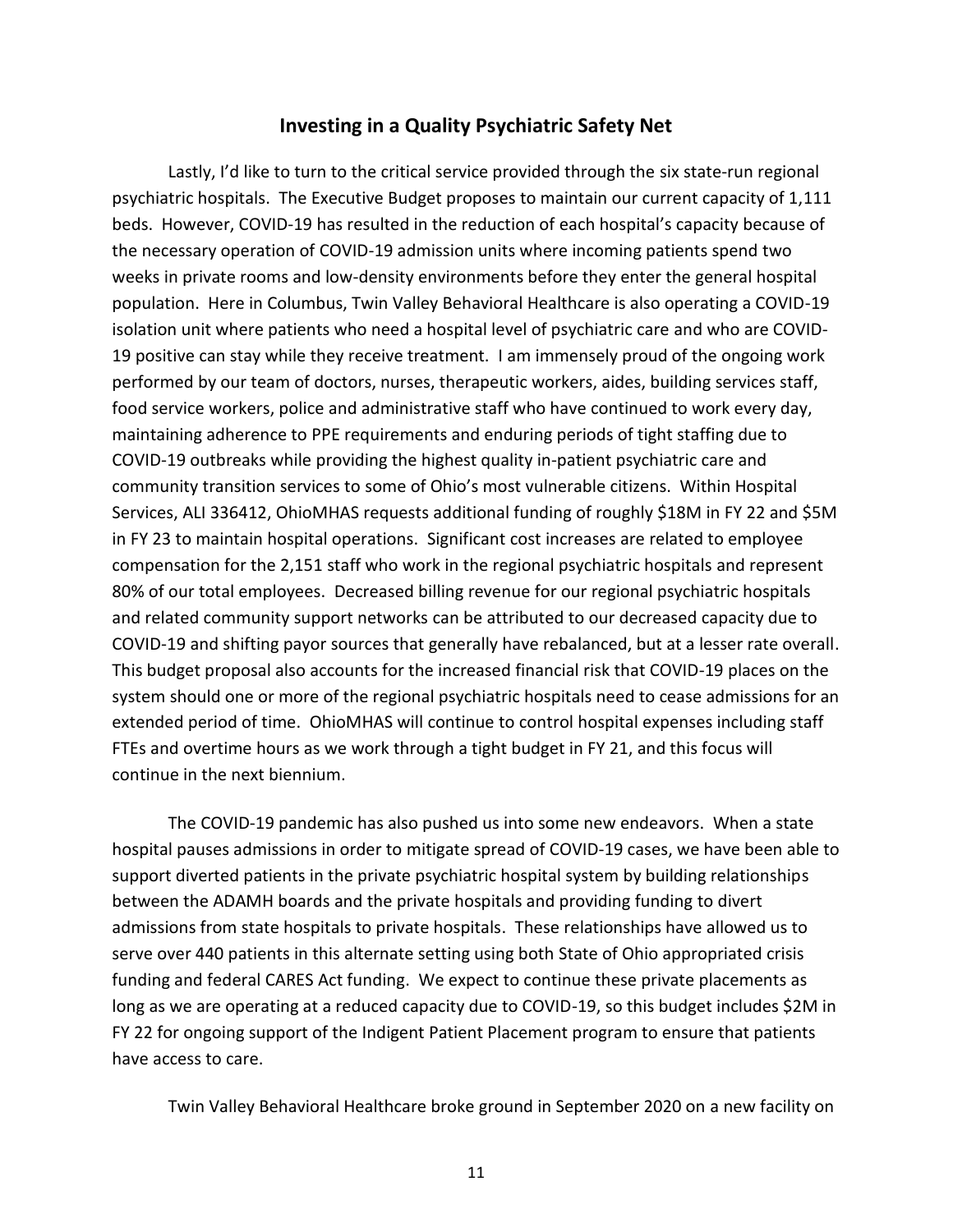West Broad Street in Columbus. We are immensely proud of this project and appreciate the ongoing support and guidance of the Ohio Facilities Construction Commission and the capital investment made by the Ohio General Assembly. The new construction is proceeding nicely, and we look forward to taking occupancy in December of 2022. We also look forward to future opportunities to share construction updates with you and to eventually provide tours of the new facility that demonstrates our joint commitment to Ohioans in need of psychiatric services.

#### **Closing**

The health of every Ohioan has been hit hard by COVID-19. Overdoses and overdose deaths surged, and anxiety and depression have been a constant challenge to youth, adults, and families. Social distancing has all too often led to emotional distancing, taking its toll on Ohioans of all ages. With each challenge there are lessons to be learned, and so there are two developments that I would like to highlight.

The first is telehealth. As the federal government announced flexibility in terms of telehealth requirements during the COVID-19 pandemic, OhioMHAS and the Ohio Department of Medicaid moved quickly to ensure that all appropriate forms of telecommunication could be used to continue behavioral health care during the pandemic. The immediate impact was that behavioral health care providers could follow up with clients via telephone or videocall, using cell phones, landlines, tablets, or computers, while keeping both clients and staff socially distanced. This was vital during the early stages of Ohio's pandemic response and has emerged as an important ongoing element for ensuring access and choice as the system blended telehealth and in-person care options. It has also allowed for homebound patients who would never have sought treatment previously to receive care. As part of this expansion, OhioMHAS hosted a series of eight listening sessions with providers and people who received services via telehealth. These sessions yielded valuable perspective from both groups and enabled us to target additional training opportunities. As telehealth matures, ongoing support from state and federal government will play an important role in the future of this important service. Telehealth creates an opportunity for access and choice – critical elements to treatment and recovery.

The second is the implementation of the Ohio CareLine (1-800-720-9616), a confidential, free support line staffed by trained, licensed clinicians who answer calls and offer emotional support and assistance 24 hours a day, 7 days a week. This service has operated since April 2020 and has received 4,685 calls through January 2021. Initially staffed by OhioMHAS as the COVID CareLine, in July 2020 we brought nine community-based National Suicide Prevention Lifeline providers on board and transitioned the CareLine to its present form. More than 1,500 Ohioans have been able to obtain information, over 1,400 brief interventions have been

12